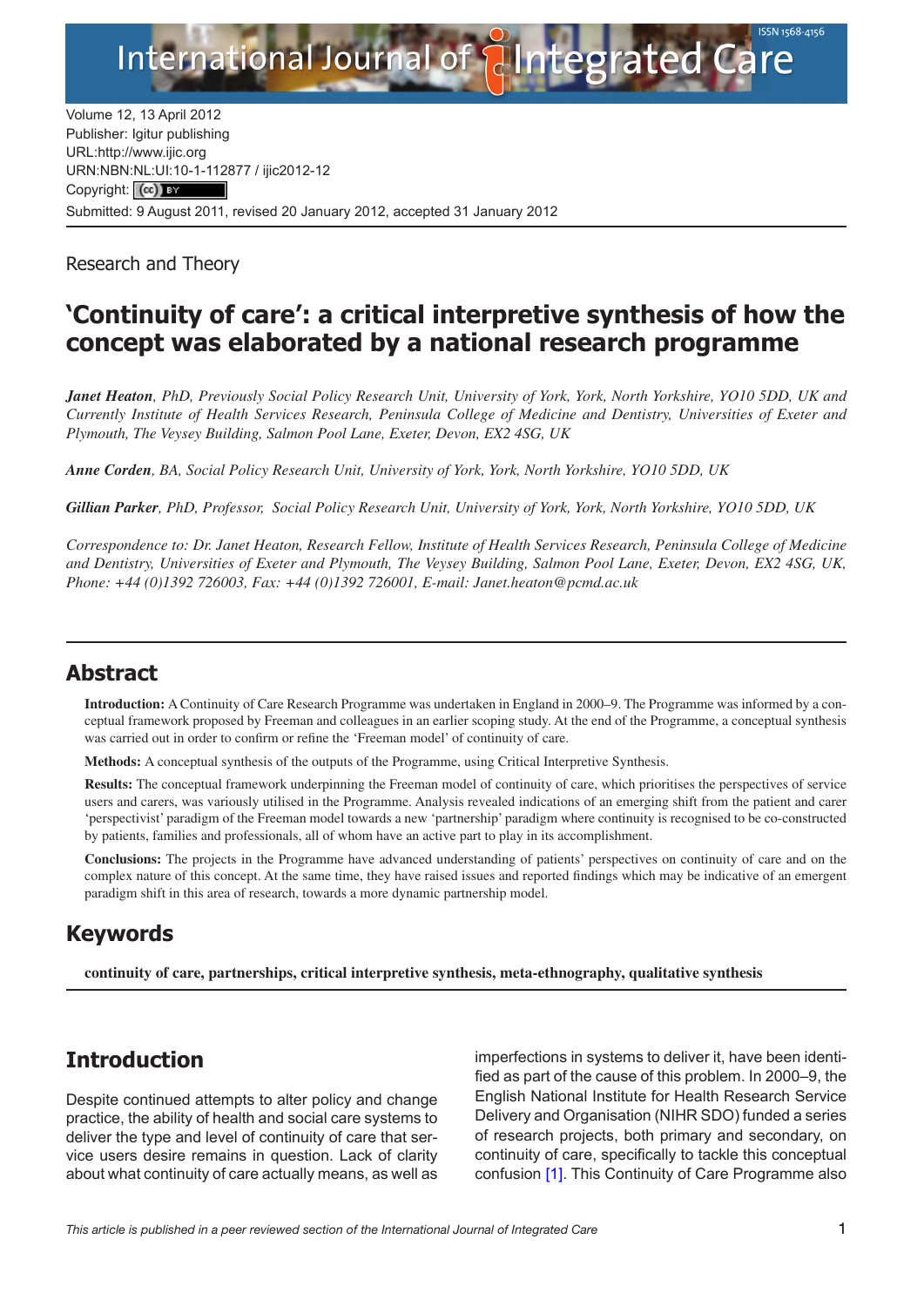aimed to add to the knowledge base about what service users want in the way of continuity of care, what influences whether or not they experience it and the outcomes it may produce.

The Programme began with a scoping study, carried out in 2000–1 by George Freeman and colleagues, reviewing the literature on continuity of care and analysing the concept  $[2]$ . In the report of this work, a new conceptual framework for understanding continuity of care was advanced and this formed the basis for the Programme. In the 'Freeman model', as it became known, patients' and carers' experiences of continuity of care (so-called 'experienced continuity') are absolutely key; from their perspective, whether 'experienced continuity' is positively achieved or not depends on how well services perform on particular dimensions that contribute to this experience.

Following the scoping study, six large primary studies and three reviews were commissioned and success-fully completed between 2001 and 2008 (see [Table 1](#page-7-0)). These projects used mixed methods to examine patients' and carers' experiences of continuity of care in relation to different condition groups and/or services, and to develop and test measures of 'experienced continuity'. Freeman and colleagues were also commissioned to conduct a synthesis of the Programme's outputs. However, when they carried out this work in 2007, only three of the six primary studies had completed, hence they mainly focussed on issues concerning the measurement of continuity of care that had so far arisen in the research [\[13\].](#page-8-0)

In 2008, the Service Delivery and Organisation commissioned a full and final synthesis of the studies from the present authors [\[14\]](#page-8-0). Our research had three main aims: to confirm or further refine the conceptual model of continuity of care developed and elaborated by Freeman and colleagues; to examine the findings to

establish what influences continuity of care and what outcomes it leads to; and to examine how continuity of care was measured in the projects. In this paper we focus solely on the first aim, reporting the findings of a conceptual synthesis carried out using Critical Interpretive Synthesis, and considering the value of this novel approach. The results of the rest of the study are reported elsewhere [\[14–](#page-8-0)[16\].](#page-8-0)

## **Methods**

### **Choice of critical interpretive synthesis**

Various methods exist for synthesising purely qualitative research or studies based on mixed methods [\[17\].](#page-8-0) Meta-ethnography [\[18\]](#page-8-0) is one of the most widely utilized and documented approaches [e.g., [19,](#page-8-0) [20\]](#page-8-0). In contrast, Critical Interpretive Synthesis is a relatively new approach to the synthesis of qualitative data [\[21\].](#page-8-0) While Critical Interpretive Synthesis draws on strategies from meta-ethnography, its developers see it as a unique approach with distinct advantages [\[21,](#page-8-0) [22\].](#page-8-0)

As the name suggests, Critical Interpretive Synthesis is essentially an 'interpretive' mode of inquiry, the aim being to develop new concepts and theories through the process of review and synthesis. This differs from more 'aggregative' styles of review, which instead seek to compile and summarise the main findings of a body of evidence [\[23\]](#page-8-0). What distinguishes Critical Interpretive Synthesis from meta-ethnography and other approaches is its emphasis on theory-generation, its rejection of a 'stage' approach to review work, and its promotion of a more flexible, iterative, dynamic, critical and reflexive approach to synthesis [\[21,](#page-8-0) [22\]](#page-8-0). A particular advantage of this approach is that it enables researchers to engage critically with the assumptions underlying research which help shape and inform the

|  |  |  |  |  | <b>Table 1.</b> SDO Continuity of Care Research Programme Projects |  |
|--|--|--|--|--|--------------------------------------------------------------------|--|
|--|--|--|--|--|--------------------------------------------------------------------|--|

| Lead researcher/s, year of final report | Patient group/topic                                                                             | Type of study |
|-----------------------------------------|-------------------------------------------------------------------------------------------------|---------------|
| Baker et al. 2001 [3]                   | Primary care                                                                                    | Primary       |
| Burns and Catty 2007 [4]                | Mental health (2 linked studies, 1 report)                                                      | Primary       |
| Gulliford et al. 2006 [5]               | Diabetes (Type 2)                                                                               | Primary       |
| Hardy et al. 2005 [6]                   | Organisational and professional boundaries                                                      | Primary       |
| Hill et al. 2008 [7]                    | <b>Stroke</b>                                                                                   | Primary       |
| King et al. 2006 [8] and 2008 [9]       | Cancer (2 linked studies, 2 reports)                                                            | Primary       |
| Forbes et al. 2001 [10]                 | Transition from children's to adult care for young people with chronic illness or<br>disability | Review        |
| Freeman et al. 2002 [11]                | Severe mental illness                                                                           | Review        |
| Humphrey et al. 2002 [12]               | NHS human resources management                                                                  | <b>Review</b> |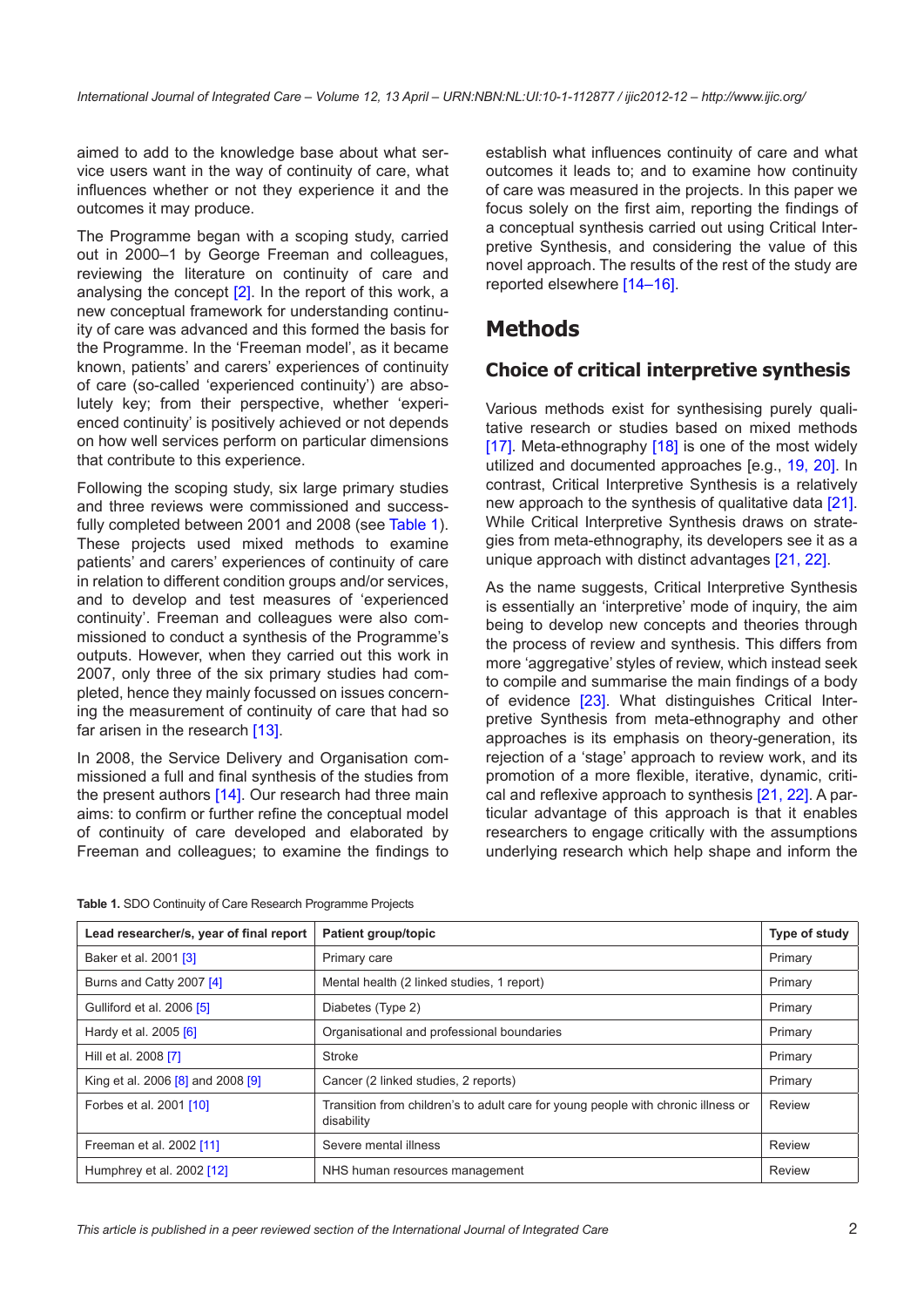results of studies in a given field. For these reasons, Critical Interpretive Synthesis seemed to offer the most potential for the present conceptual synthesis.

### **Inclusion criteria**

Final reports of the nine successfully completed projects carried out as part of the Programme were included in the conceptual synthesis. The final reports were obtained from the National Coordinating Centre for the Service Delivery and Organisation programme (NCCSDO), which had independently carried out peer-reviews of each of the reports prior to their publication. The initial scoping study and the interim review were also included, to examine the nature and development of the conceptual model of continuity of care elaborated through the course of the Programme.

We also read publications [\[24,](#page-8-0) [25\]](#page-8-0) from a review of a contemporaneous parallel programme of work carried out for three Canadian health services organisations, with which the Service Delivery and Organisation Programme had links, in order to consider if and how this work had informed the ways in which continuity of care was conceptualised within the English Programme.

### **Preparatory mapping of concepts**

In preparation for the formal review, we each read all the final reports from the projects. One of the authors (JH) who took the lead on the conceptual review, identified places where authors had formally defined continuity of care. The definitions were drawn from the scoping study, which distinguishes six dimensions of continuity [\[2\]](#page-7-0); the severe mental illness project in which a revised version of this definition was reported, incorporating eight dimensions [\[11\]](#page-8-0); and from reports of the Canadian research in which a simpler tripartite definition was adopted [\[24,](#page-8-0) [25\]](#page-8-0). The nature of these definitions is examined in the results below.

While reading through all the final reports, JH began the process of identifying the various terms that were used to conceptualise continuity of care and these were discussed with the co-authors. This process revealed that a wide range of terms were used, including some derived from the scoping report, some from the revised version of the Freeman model, some from the Canadian review and other sources, and some were conceived by the authors themselves. The results of this preliminary mapping of the range and derivation of concepts itself suggested that the varied nature and use of the term continuity of care and associated ideas warranted further systematic exploration.

### **Developing a critical interpretive synthesis**

Unlike meta-ethnography, Critical Interpretive Synthesis has a relatively loosely defined set of processes for synthesising evidence. Essentially the approach requires a 'lines of argument' synthesis which results in a 'synthesising argument'. Such an argument:

'integrates evidence from across the studies in the review into a coherent theoretical framework comprising a network of constructs and the relationships between them' and is 'generated through a detailed analysis of the evidence included in a review, analogous to the analysis undertaken in primary qualitative research' [\[21](#page-8-0), p. 5 downloaded version].

Although it aims to demonstrate how its findings were generated using these processes, Critical Interpretive Synthesis does not claim or aspire to be reproducible by others. Rather, it acknowledges the 'authorial voice' of reviewers and recognises that:

'alternative accounts of the same evidence might be possible using different authorial voices' [\[22](#page-8-0), p.39].

While using formal methods of data extraction is not integral to Critical Interpretive Synthesis, especially when working with larger bodies of literature [\[21\],](#page-8-0) we made use of the 'Framework' approach, developed by Ritchie and Spencer [\[26\]](#page-8-0) for analysing qualitative data, to facilitate the synthesis. Briefly, the Framework approach involves a process of familiarisation with data, developing a thematic framework and using this to index the data, and then abstracting and summarising the data in charts. Following this approach, we constructed a set of six charts based around the following themes: interpretation and use of the overall Freeman model of continuity of care; interpretation and use of the concept of 'experienced continuity' and related multi-axial concepts; the conceptualisation of different perspectives on continuity of care; the nature of 'experienced continuity' and its relationship to other concepts (such as patient satisfaction); the conceptual issues encountered or raised by the authors; and conceptual innovations. Relevant data were extracted and summarised in these charts by JH. Once completed, the charts were then checked and additional notes were added by the co-authors from their independent review of the reports. The final charts were then used to develop the Critical Interpretive Synthesis as follows:

In the first stage of developing the Critical Interpretive Synthesis, we examined how, if at all, the authors of each report drew on and developed the concepts originally outlined in the scoping report [\[2\].](#page-7-0) Where the authors used alternative concepts, we examined how these were derived and why they were preferred. The main purpose of this stage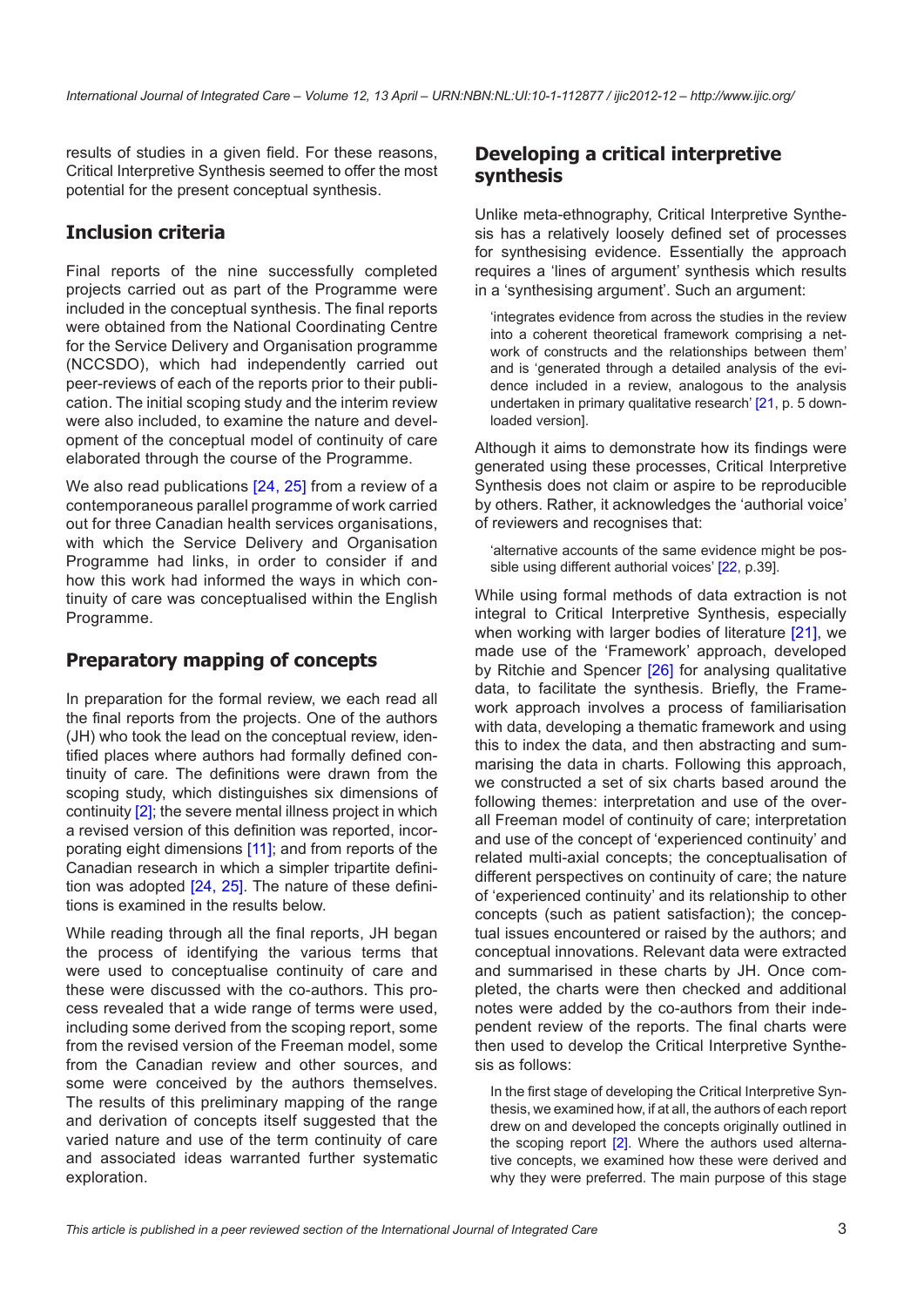of analysis was to track the original conceptual underpinnings and progressive understanding, for each separate project. This included a focus on any issues that arose for projects in using the Freeman model in the course of their work.

In the second stage, we focussed more on the final conceptual positions adopted by the projects, examining similarities and differences in their stances, and triangulating the results with the original Freeman model of continuity of care [\[2\]](#page-7-0). The two main objectives here were to assess the extent to which the projects had eventually endorsed, modified or questioned the conceptual framework outlined in the scoping report, and to consider the nature of any modifications or revisions proposed by the researchers and how these related to an extended understanding of the concept of continuity of care.

In the final stage of analysis, we developed a more overarching interpretation of the findings that emerged from our review of the reports. This involved identifying and drawing together emerging themes from analysis of the conceptualisation of continuity of care within and across the nine studies, and triangulated with the Programme's scoping report and interim review, as well as the reports from the Canadian Programme. In so doing, we hoped to come to a conclusion about the advances that had been made in the conceptualisation of continuity of care through the English Programme and, in turn, to add to this through our own synthesis. Further description of the methods used is provided elsewhere [\[14\].](#page-8-0)

## **Results**

Here we describe the nature and use of the conceptual framework that underpins the Freeman model of continuity of care, followed by the more interpretive findings of our synthesis. For brevity, the individual studies are referred to by their patient group or topic (see [Table 1](#page-7-0)).

### **Conceptual framework underpinning the Freeman model**

At the heart of the Freeman model of continuity of care are three propositions, each of which is outlined below.

### **Patients' and carers' experiences of continuity of care are what counts**

In the scoping study, continuity of care is defined as:

'The experience of a co-ordinated and smooth progres-sion of care from the patient's point of view' [\[2,](#page-7-0) p.7].

While the term 'carer' does not appear in this definition, carers are included elsewhere in the report of the scoping study. Thus, in the Freeman model, patients' and carers' experiences of continuity are what count:

their views must be examined in order to establish how they define and value it, and whether or not it was achieved from their perspective. From this proposition arises the notion of 'experienced continuity', which is a fundamental concept of the Freeman model and which permeates the Programme's work.

#### **Continuity of care is multi-dimensional**

The second foundational claim of the Freeman model is that 'experienced continuity' is a complex, multidimensional concept. The achievement of good continuity from patients' and carers' perspectives largely depends on services doing well on the dimensions that are important to them. Freeman and colleagues [\[2,](#page-7-0) p.7] initially identified six dimensions of continuity in the scoping review—'information', 'cross-boundary', 'team', 'flexible', 'longitudinal', and 'relational or personal'. These were later amended to eight in the severe mental illness project—'relational', 'personal', 'therapeutic', 'longitudinal', 'flexible', 'information', 'cross-boundary' and 'team'  $[11, p.31]$  $[11, p.31]$ . The Canadian review  $[25, p. 1220]$  proposed a simpler tripartite framework—'informational', 'relational', and 'management'—which Freeman and colleagues [\[13\]](#page-8-0) subsequently adopted as a general framework, while retaining the more detailed categories to distinguish different sub-types of continuity.

#### **Processes and outcomes of continuity of care are both important**

A third intrinsic, but less developed, claim underpinning the Freeman model is the need to consider patients' and carers' perspectives on both the processes and outcomes of continuity of care. This includes examining the consequences of continuity (or lack of it) on their health outcomes, as well as their satisfaction with the process of care.

### **Use of Freeman's conceptual framework**

#### **Perspectives on 'experienced continuity'**

We found the projects focussed mainly on patients' perspectives on continuity of care. Carers' views were also examined in the studies on primary care [\[3\],](#page-7-0) mental health  $[4]$ , diabetes  $[5]$  and cancer  $[8]$ . However, the ways in which carers were included here varied in two important respects.

First, there was no common definition of a carer used across the studies. Thus the 'carers' interviewed included some who were actively engaged in various aspects of care work and others who were less involved or not currently 'caring' as such. In the main cancer study, the authors acknowledged this by referring to this group as 'close persons' because of their varying caring relationship with the patients over time, although they retained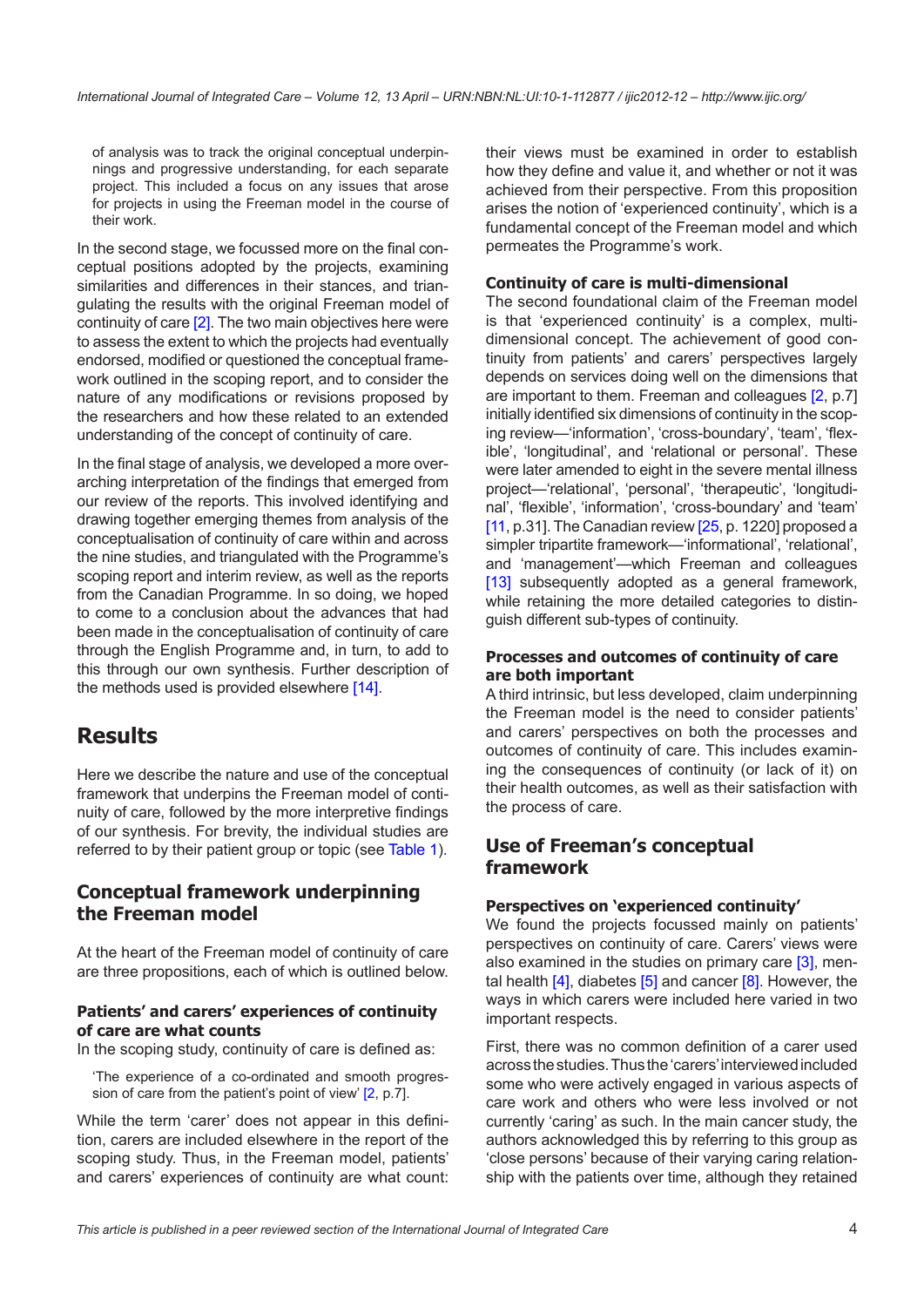the term 'carers' in the title of the report [\[8](#page-8-0), p. 19]. And in the mental health study  $[4]$  it was acknowledged that fewer than two-thirds of the people interviewed as 'carers' regarded themselves as such.

Secondly, the capacity in which carers were interviewed varied. In the mental health [\[4\]](#page-8-0) and diabetes [\[5\]](#page-8-0) studies, carers were interviewed about their own experiences of continuity of care, in recognition that their views might differ from those of patients. The former study even developed a measure of carers' 'experienced continuity'. However, in the cancer study [\[8\]](#page-8-0), carers' proxy views on patients' experiences of continuity were sought, as well as how patients' experiences had affected them as carers. Their proxy views were compared with those of patients themselves to see if the assessments matched and provided a valid rating of patients' 'experienced continuity'. In the primary care study [\[3\]](#page-7-0), carers' perspectives were obtained and used to show how patients' views and preferences were influenced and shaped by family experiences.

While professionals are not a central part of the Freeman model, their views were sought in all of the primary studies except one (primary care) [\[3\].](#page-7-0) Often the aim was to explore how professionals' views converged with and diverged from those of patients and, to a lesser extent, carers. However, the diabetes study [\[5\]](#page-8-0) went further and developed a measure of professionals' 'experienced continuity'. By prioritising the professional standpoint in this way, this study, along with the transition review [\[10\]](#page-8-0), breaks somewhat with the emphasis on patients' and carers' perspectives in the Freeman model.

#### **Dimensions of 'experienced continuity'**

Nearly all the projects attempted to investigate the extent to which the various dimensions of continuity of care elaborated by Freeman and colleagues (or the simpler version in the Canadian review) 'mapped onto' or corresponded with the views and experiences of the subjects of the studies. The projects on mental health  $[4]$ , diabetes  $[5]$ , stroke  $[7]$ , cancer  $[8]$ , NHS human resources management [\[12\],](#page-8-0) and severe mental illness [\[11\],](#page-8-0) found that there was some correspondence and concluded that the Freeman model was a useful framework, which they were able to add to and refine, using their own results.

For example, in the mental health study [\[4\]](#page-8-0) and severe mental illness review [\[11\],](#page-8-0) patients highlighted the importance of continuity of information exchange between patients and professionals. Previously, the dimension 'informational continuity' had been conceived as concerned with transfer of information and records between services and professionals only. Two new dimensions of continuity of care were also identified in the mental health study, namely 'avoidance of services' and 'peer support' [\[4](#page-8-0), p. 267, p. 269]. And in the cancer study, the dimensions of 'coping' and 'connections with family' were added [\[8,](#page-8-0) p. 91].

However, in the stroke study [\[7\]](#page-8-0) the researchers commented that it was sometimes difficult to map the concepts of continuity of care as articulated in the Free-man model. In the transition review [\[10\]](#page-8-0), the researchers started with the dimensions in mind but ended up adopting another framework for organising their work and presenting the results. And in the report of the organisational and professional boundaries study [\[6\],](#page-8-0) the authors made no reference to the Freeman model in one of their case conditions (stroke) but drew on a version of the framework from the Canadian review in the analysis of the other case (learning disabilities).

In their interim review of the Programme, Freeman and colleagues reflected that there was perhaps some 'misunderstanding' of the original model, resulting in a preoccupation with the dimensions rather than a focus on patients' and carers' own conceptualisations of continuity. They add that this preoccupation may have resulted in an expansion and further fragmentation of the multidimensional concept rather than improved knowledge of patients' and carers' own understanding of the meaning and importance of continuity of care. Hence they claim that they no longer think (if they ever did) that the outcomes of the various dimensions of continuity of care can be 'packaged' together into an overall measure or concept of 'experienced continuity' [\[13](#page-8-0), p.47–49].

We also noted that none of the studies identified or suggested using patient- and carer-defined concepts in place of those from the model. Interestingly, in all the primary research studies (except mental health [\[4\]\)](#page-8-0), the researchers elected to avoid using the term 'continuity of care' directly in their discussions with patients and carers. It appears that the results of these discussions were simply mapped against the existing Freeman model and its associated dimensions to assess if the views expressed were in accord with the model or not, rather than being used to generate a new patient- and carer-defined conceptual framework or a re-working of the existing model.

#### **'Experienced continuity' as both process and outcome, and its relationship to other constructs**

We observed a lack of clarity and consensus in the studies about whether continuity of care is a process and/or an outcome of care, and how outcomes can be measured from different perspectives. The projects on stroke [\[7\],](#page-8-0) diabetes [\[5\],](#page-8-0) cancer [\[8\]](#page-8-0), primary care [\[3\]](#page-7-0) and organisational and professional boundaries [\[6\],](#page-8-0) also highlighted the related issue of whether or not the concept of 'experienced continuity' can be distinguished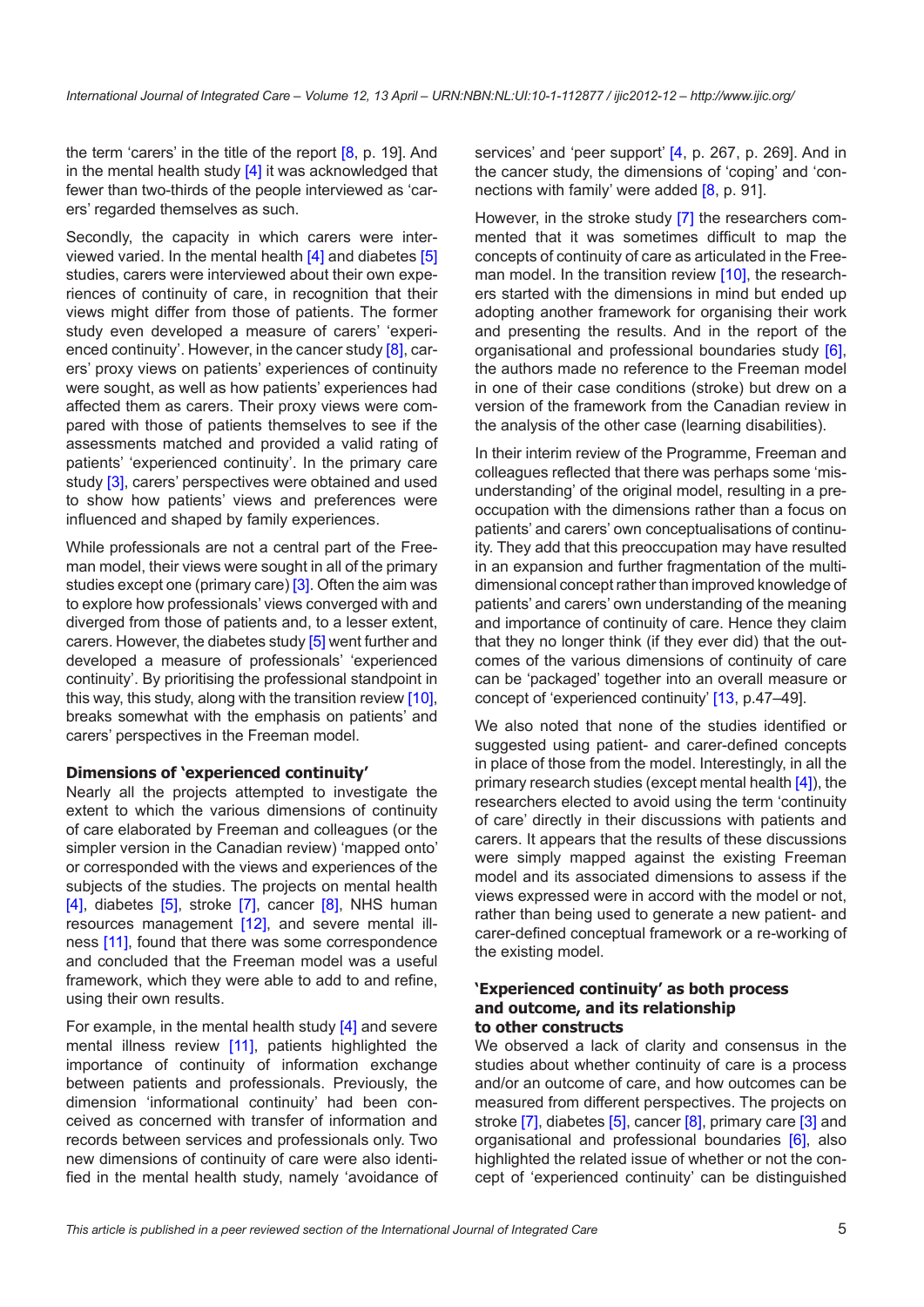from constructs such as 'patient satisfaction', 'patientcenteredness' and 'quality of care' and, hence, if it can be measured as a distinct process and/or outcome. Furthermore, in the diabetes study [\[5\],](#page-8-0) the authors argue that continuity of care is something to be valued in itself and not just for what difference it might make to clinical effectiveness.

## **Critical interpretive synthesis: towards a paradigm shift?**

Here we further expose the paradigm or world view underpinning the theories and methodology of the Freeman model. We show how the foundational claims of the original model represent a departure from the ways in which continuity of care was previously conceptualised, in terms of the new sets of perspectives that are prioritised. We also suggest that findings from the Programme may well signal a new emergent paradigm in this area.

### **The professional paradigm**

With its emphasis on the centrality of patients' and carers' experiences of continuity of care, the Freeman model claims to differ from and improve upon previous conceptualisations of continuity of care which were instead almost entirely founded on professionals' views. In what we shall refer to as the 'professional paradigm', continuity of care was regarded as a process that, with proper organisation and co-ordination of services and systems, could be delivered 'to' patients. Likewise, it was assumed that professionals have the most insight into the causes and factors that promote and hinder continuity of care; that discontinuity is a mark of failure in the system; that patients want to see the same professionals over time; and that patients and carers have relatively little influence over whether continuity of care is achieved or not.

### **The perspectivist paradigm**

By contrast, in the Freeman model and in the studies that utilised its conceptual framework, it is accepted that ultimately, patients' and carers' experiences of continuity of care are what count, and that only they can define what it means to them and assess whether or not it was achieved. Patients, carers and professionals tend to be seen as each having their own separate, or proxy, perspectives on continuity of care, with patients the most privileged group.

In prioritising the patient's point of view, and in recognising the discrete perspectives of patients', carers' and professionals', the Freeman model represents a departure from the previous world view and a shift towards what we have termed a 'perspectivist' paradigm. In the new way of thinking, it is acknowledged that individual

patients and carers may have personal and sometimes conflicting preferences and priorities, depending on their values. Professionals' perspectives may also be sought and valued for what they reveal about their correspondence with patients' and carers' views, as well as providing an insight into organisational areas that are out with patients' direct experience. Finally, it is assumed that patients and carers do not routinely use the same language of continuity of care as that of professionals.

By examining the perspectives of patients and carers, studies in the Programme were able to go beyond and show the limitations of the previous professional paradigm. As Freeman and colleagues speculated in the scoping report [\[2\],](#page-7-0) for some patients, on some occasions, discontinuity was not found to be a negative experience. Thus, in the cancer follow-on study, some patients thought a break from service provision repre-sented a return to 'normality' for a period [\[9,](#page-8-0) p. 61]. In the primary care study, some patients wanted to see different professionals in certain circumstances, such as when seeking help for embarrassing problems (in order to preserve their anonymity), or when they were dissatisfied with the opinion they had received from a previous doctor. The authors of this study further point out that 'obligatory longitudinal continuity' could impair the quality of care where professionals do not perform adequately [\[3,](#page-7-0) p. 17]. The review on transition [\[10\]](#page-8-0) also stressed that change per se may not necessarily be a bad thing. Indeed, it suggested that change should be encouraged and facilitated in certain circumstances, for example, to help promote young peoples' development and transition to adulthood.

### **The partnership paradigm**

In the course of exploring patients', carers' and professionals' perspectives, several studies reported findings that, we suggest, may well signal a new emerging paradigm that focuses less on the discrete perspectives of different parties (though these are still important) and more on the partnerships between patients, carers and professionals through which continuity of care is achieved as desired (or not). This confirms and extends the findings of the interim review [\[13\],](#page-8-0) which also found strong support for the concept of patients as partners in their care.

In the partnership paradigm, the emphasis is placed on the connections and relationships between patients, their families and professionals, and the extent to which patients and informal carers are engaged as partners in care with professionals. Here it is assumed that continuity of care is co-constructed through the interaction between patients, members of their informal care networks and professionals. The achievement of good continuity depends on the strength of these connections and relationships. These themes were explicit in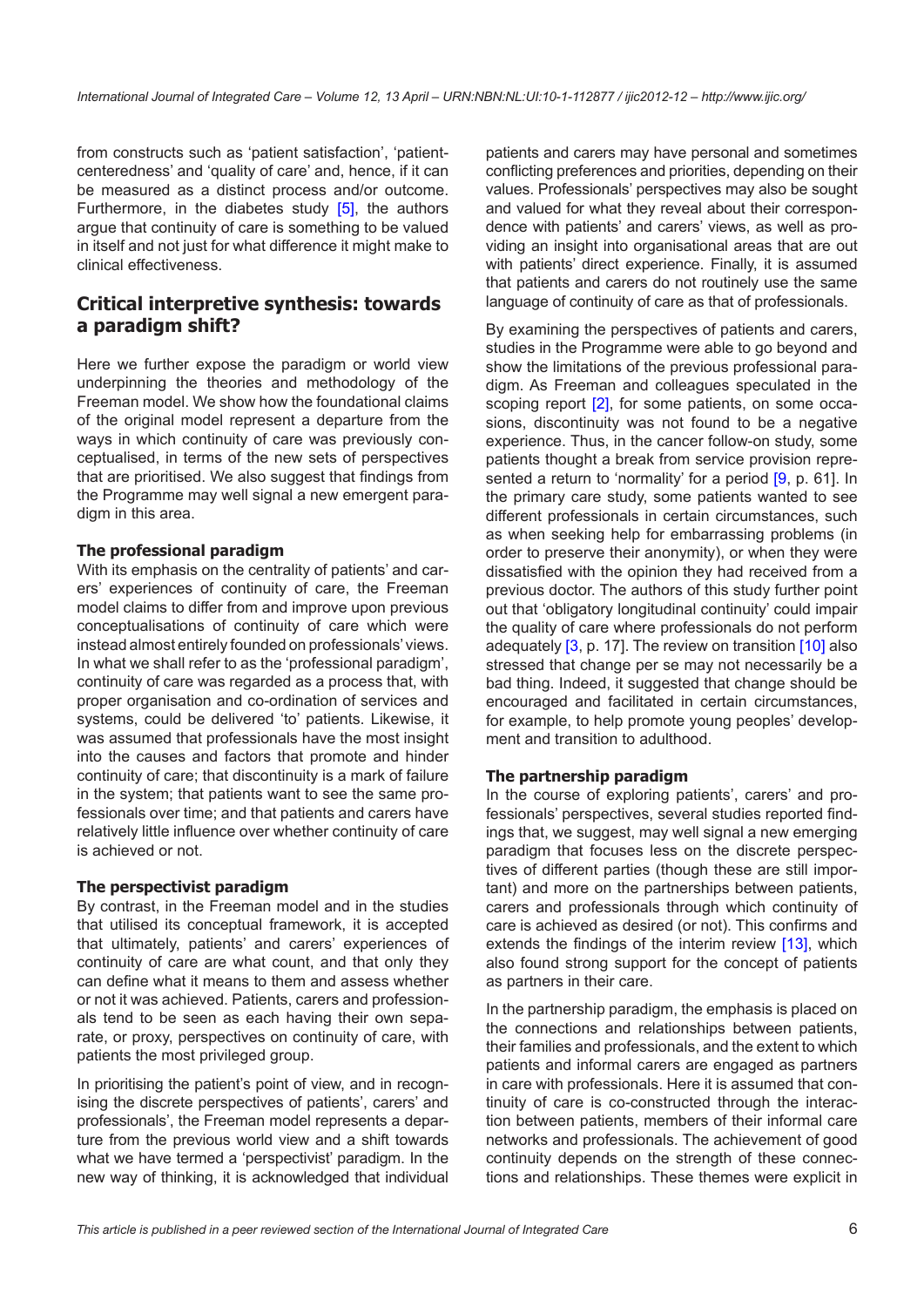the findings of the studies on primary care [\[3\]](#page-7-0), mental health [\[4\],](#page-8-0) stroke [\[7\]](#page-8-0), cancer [\[8\],](#page-8-0) and transition [\[10\].](#page-8-0)

The ways in which patients and informal carers are conceptualised likewise shifts from their being relatively passive recipients of care in the professional paradigm, and having individual preferences and priorities in the perspectivist paradigm, through to having agency, choice and control over defining and achieving continuity of care in the partnership paradigm. Here professionals do not so much deliver continuity of care 'to' patients as work 'with' them and their families to assess needs and preferences and to facilitate contact and continuity (and possibly change) of provision as appropriate. The more engaged patients and members of their informal care network are, the better for their continuity of care. It is recognised that, for some groups, professionals may have to be more proactive in identifying and working with people who are poorly connected and less engaged, and hence at risk of meeting barriers in accessing services and sustaining contact and continuity, with potentially negative consequences for their care and health outcomes.

A related point to note is that in the partnership paradigm the views and experiences of professionals are valued alongside those of patients and carers, as they are an important part of the partnership. This was emphasised in the studies on transition [\[10\]](#page-8-0) and on NHS human resources management [\[12\].](#page-8-0) In addition, while the authors of the study on organisational and professional boundaries strongly asserted that only patients' and carers' views on continuity of care are meaning-ful, not professionals' [\[6\],](#page-8-0) elsewhere in their report they imply that continuity is a co-product of the relationship between patients, carers and the care system.

Finally, by exploring different perspectives on continuity of care across several conditions and services, the studies provided new insights into the lived experiences of patients and their carers, and their roles in negotiating and achieving continuity in different circumstances. For example, findings from the organisational and professional boundaries [\[6\]](#page-8-0) and stroke [\[7\]](#page-8-0) studies captured the complex nature and context of the journeys experienced by patients, carers and family members, and how these differed from, say, idealised 'care pathways'. In so doing, some of the studies signal a more contingent and dynamic conceptualisation of continuity of care which more closely reflects the reality of the lived experience of patients and their families over time. Indeed, the stroke study referred to a more 'dynamic' model of continuity of care [\[7](#page-8-0), p. 31–32], based on work by Donaldson [\[27\]](#page-8-0), as a possible alternative to the conceptual model outlined in the scoping report but did not elaborate on this in their subsequent analysis.

## **Discussion**

We chose Critical Interpretive Synthesis because it seemed to offer the most potential for the conceptual part of the synthesis of the outputs of the Service Delivery and Organisation's Continuity of Care Research Programme. In the end we felt that Critical Interpretive Synthesis was a good choice for this task. It enabled us to work at two levels: first, to review the nature of the conceptual framework and how it was used in the studies and, second, to analyse how the overall Programme had advanced understanding of the concept of continuity of care. The result of this synthesis was to indicate an emerging paradigm shift in this area, from one which prioritises the perspectives of patients and carers and sees them as distinct from professionals, to one which sees continuity as a product of the interaction between patients, carers and professionals, all of whom have an active part to play in its achievement.

While the concept of patients as 'co-producers' of care is not new (for example, in 1988 Dr. Julian Tudor Hart [\[28\]](#page-8-0) championed a new social alliance model of working between doctors and patients as an alternative to the extant passive doctor–patient relationship), nonetheless this concept was not included in, nor a hallmark of, the original Freeman model of continuity of care, which itself was based on a scoping report of the extant literature on the subject [\[2\]](#page-7-0). Thus it may be that, by independently reiterating this theme and by extending it to include carers, the studies in the Continuity of Care Programme have made use of and developed the theme of co-production to the point where, if systematically taken up, it could form the basis of a new partnership paradigm.

A limitation of this work was that we did not interview key stakeholders, including members of the study teams, in the Programme (as Freeman did in his interim review [\[13\]](#page-8-0)). Such interviews might have enhanced our understanding of the background to the Continuity of Care Programme, the formative influence of the scoping report and the Canadian work, and the working relationships and knowledge shared between the researchers who participated in the Programme. We did invite response to our draft report from all the study teams, but only one team took the opportunity to reply at length with further explanations, which were consistent with our analysis. We also did not review the wider literature on continuity of care ourselves because this had been done earlier in the Programme, as part of the scoping study that the Service Delivery and Organisation commissioned [\[2\]](#page-7-0), and the funder's brief was to synthesise the outputs of the Programme itself.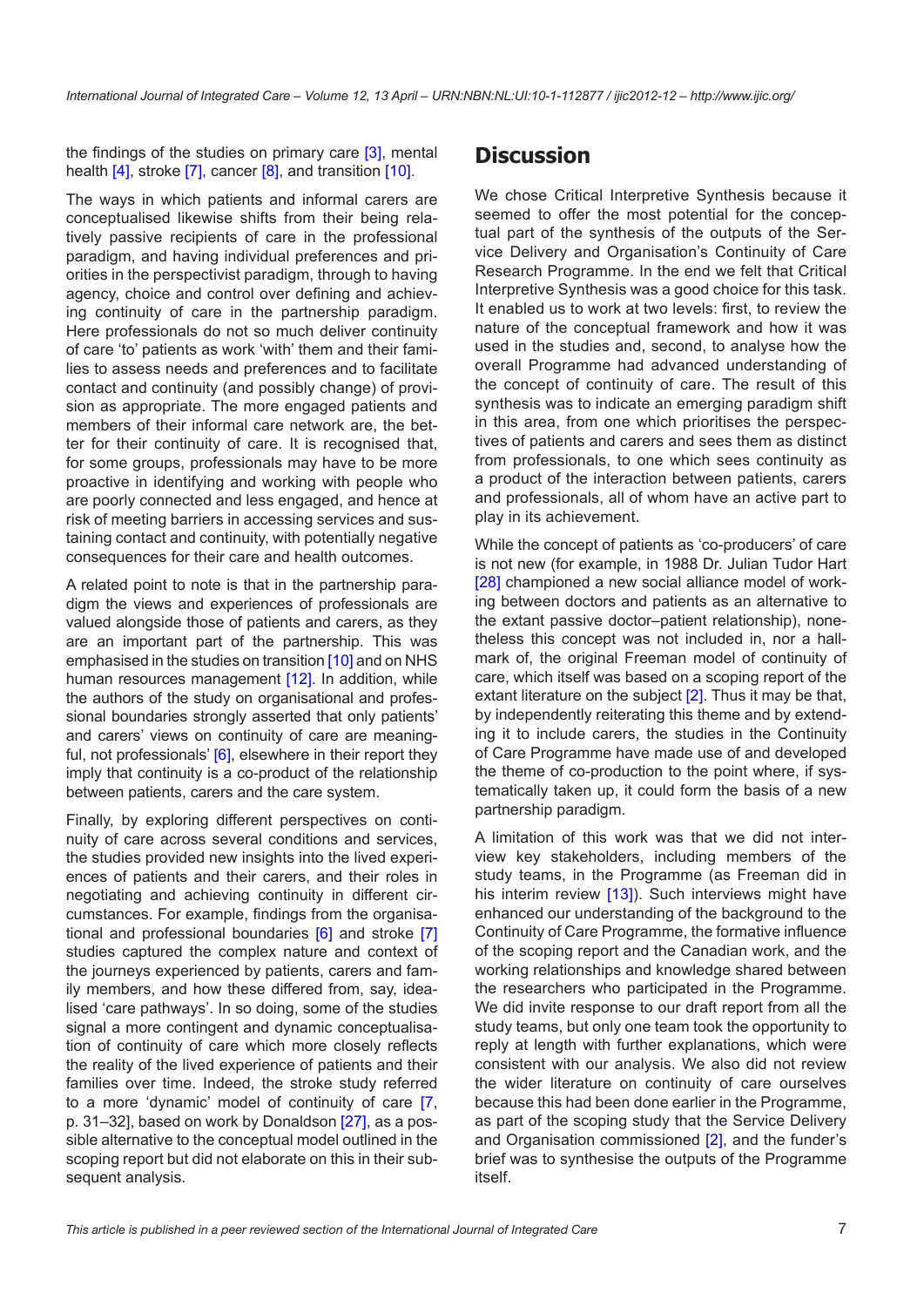## <span id="page-7-0"></span>**Conclusions**

Using Critical Interpretive Synthesis, we have shown how the studies in the Service Delivery and Organisation's Continuity of Care Research Programme variously utilised a conceptual framework developed by Freeman and colleagues [2, [11\].](#page-8-0) In our higher-level synthesis, we have identified what we believe are signs of a shift towards an emergent 'partnership' paradigm which may provide the context for future research on this topic.

One of the strengths of the partnership paradigm is that there is a clearer focus on continuity of care as a complex and dynamic process of co-production involving patients, carers/families, and professionals. This has implications for the ways in which future studies might choose to investigate the achievement of continuity of care. For example, use of patient (and carer) reported outcome measures (PROMS) [\[29\],](#page-8-0) as well as qualitative studies of their perspectives on the processes or means by which continuity was achieved or not, and the influence of 'assets' or social capital [\[30\]](#page-8-0) that patients and carers/families may have (or not have) to engage with services, are all consistent with this way of thinking about continuity of care. So too is consideration of professionals' part in the achievement of continuity. For example, doctors may also prefer to see the same patients to achieve better outcomes, as well as consideration of the policy and organisational issues that shape practice and people's experiences of continuity of care.

The challenge for future studies operating within the partnership paradigm is to develop and utilise methods that enable exploration of not only what continuity of care means to patients, carers and professionals, and whether or not this is achieved, but *how* it is achieved by these groups and *why* it is achieved for some people and not others, and the social and organisational factors that promote or impede its achievement in particular contexts.

Finally, this critical interpretive synthesis, and the wider study of which it forms a part, focussed on a discrete programme of research work. In the overall study, we

used different methods of synthesis to provide a comprehensive analysis of the conceptual, substantive and methodological findings of the projects from the Service Delivery and Organisation's Continuity of Care Programme. This strategy may well be of interest to future research programmes, which as well as starting with a scoping review could consider ending with a formal synthesis of the outputs of the programme. As the present paper and our other reports on the work demonstrate [\[14–](#page-8-0)[16\]](#page-8-0), such a synthesis can provide valuable additional knowledge from the programme as a whole and help to take stock of the current state of understanding and identify future research priorities and strategies.

## **Acknowledgements**

This project was funded by the National Institute for Health Research Service Delivery and Organisation Programme (project number 08/1813/248). We thank researchers from the original projects, our project advisor, Mrs Marilyn Ekers, and the anonymous referees of the final report, and the anonymous reviewers of this paper, for their help and suggestions. The views and opinions expressed here are those of the authors and do not necessarily reflect those of the NIHR SDO programme or the Department of Health.

## **Reviewers**

**Line Melby**, PhD, Researcher, Institute of Health and Society, University of Oslo, Oslo, Norway

**Sir Denis Pereira Gray**, OBE, HonDSc FRCP FRCGP FMedSci, Emeritus Professor, University of Exeter; Honorary Professor, Peninsula College of Medicine and Dentistry, Alford House, 9 Marlborough Road, Exeter EX2 4TJ, UK

**Martin Roland**, Professor of Health Services Research, Institute of Public Health, Forvie Site, Robinson Way, Cambridge CB2 0SR, UK

**Rolf Wynn**, Professor, University of Tromsø, Norway

## **References**

- 1. Anderson S, Allen P, Peckham S, Goodwin N. Asking the right questions: scoping studies in the commissioning of research on the organisation and delivery of health services. Health Research Policy and Systems 2008;6(7):12 pagesDoi: 10.1186/1478- 4505-6-7.
- 2. Freeman G, Shepperd S, Robinson I, Ehrich K, Richards S. Continuity of care: report of a scoping exercise for the National Co-ordinating Centre for NHS Service Delivery and Organisation NCCSDO. London: NCCSDO; 2001.
- 3. Baker R, Freeman G, Boulton M, Windridge K, Tarrant C, Low J, et al. Continuity of care: patients' and carers' views and choices in their use of primary care services. London: NCCSDO; 2001.